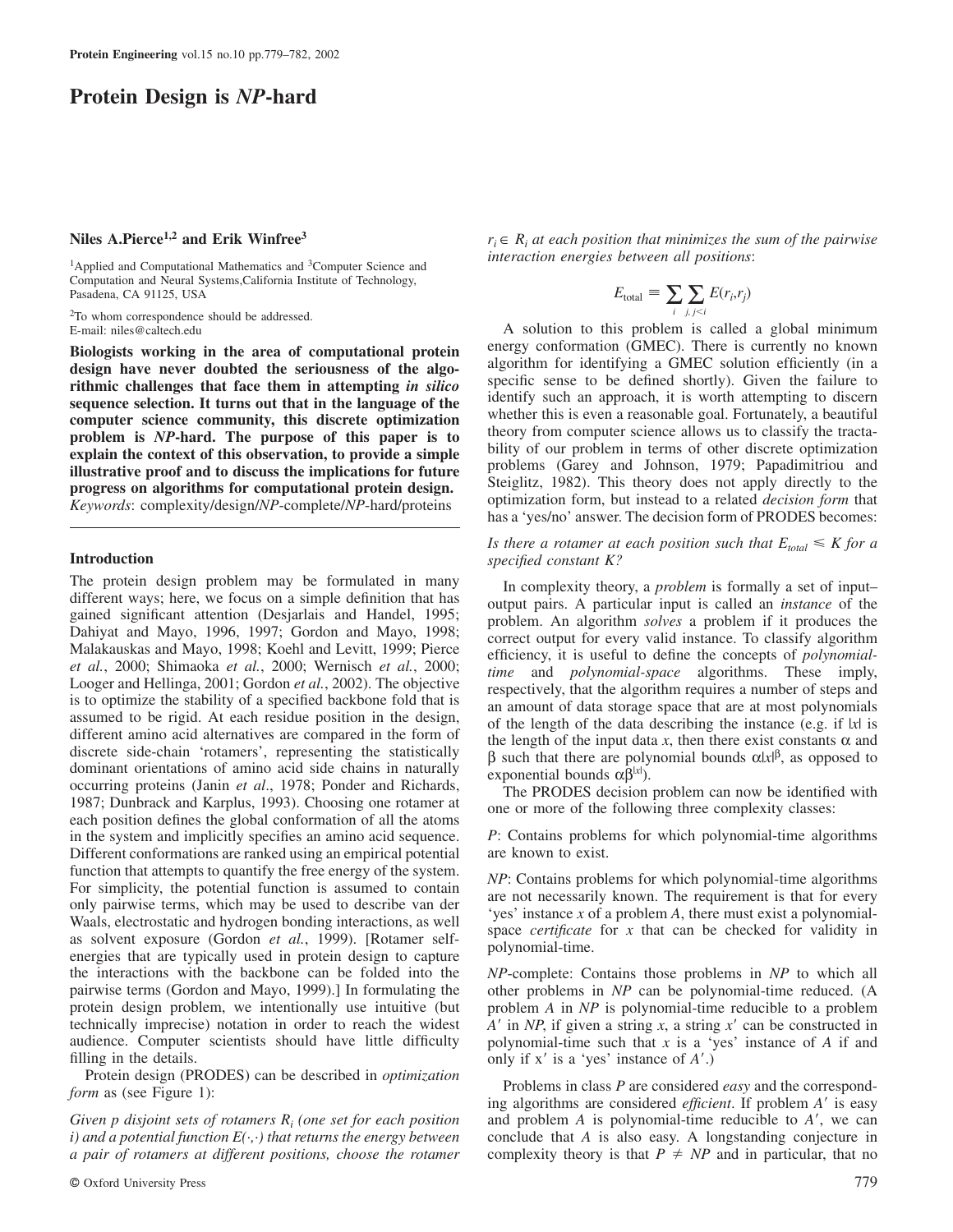polynomial-time algorithms exist for problems that are *NP*-complete. However, *NP*-complete problems do have the significant property that if there is a polynomial-time algorithm for *any NP*-complete problem, then there is a polynomial-time algorithm for *all* problems in *NP*. Ideally we would like to discover a polynomial-time algorithm for PRODES. However, before expending further effort in this endeavor, it is worthwhile first to attempt to determine whether this problem is *NP*-complete. If so, decades of failed attempts to find a polynomial-time algorithm for *any NP*-complete problem suggest that there is little cause for optimism.

## **Materials and methods**

To prove that the decision form of PRODES is *NP*-complete, we must show:

#### *Step 1*: that PRODES belongs to the class *NP.*

*Step 2*: that all other problems in *NP* polynomial-time reduce to PRODES.

From the definition of *NP*-completeness, this second requirement can be satisfied by polynomial-time reducing any *one* known *NP*-complete problem to PRODES.

One famous *NP*-complete problem is *satisfiability* (SAT), an important problem in mathematical logic:

*Given M disjunctive clauses C<sub>1</sub>, C<sub>2</sub>, ..., C<sub>M</sub> <i>involving N Boolean (T/F)* variables  $x_1$ ,  $x_2$ , ...,  $x_N$ , is the formula  $C_V C_2$  ....  $C_M$ *satisfiable?*

For example, the instance  $(x_1 + \bar{x}_2 + x_3) \cdot (\bar{x}_1 + x_2 + x_3) \cdot \bar{x}_3$ , with  $M = 3$  and  $N = 3$ , is satisfiable and has the two valid certificates  $(x_1, x_2, x_3) \in \{(T, T, F), (F, F, F)\}\.$  Here,  $\cdot \cdot$  represents 'and', ' $+$ ' represents 'or' and ' $\bar{x}$ ' represents the negation of *x*. Variables and their negations (e.g.  $x_k$  and  $\bar{x}_k$ ) are called *literals*. In general, SAT can be solved in exponential-time by trying all possible truth assignments, requiring up to  $2^N$  tests. It is remarkable that there is no known polynomial-time algorithm for this simple problem. Quite to the contrary, it is the first problem to have been proved to be *NP*-complete (Cook, 1971; Karp, 1972; Levin, 1973) and often serves as the starting point for other *NP*-completeness proofs.

#### **Results**

We now seek to prove that the decision form of PRODES is *NP*-complete by considering two steps in turn:

*Step 1*: PRODES belongs to *NP* since for a 'yes' instance, the validity of a polynomial-space certificate consisting of *p* rotamer indices can be verified in polynomial-time by evaluating *E*total.

*Step 2*: We will reduce SAT to PRODES. Consider a SAT instance with *M* clauses and *N* variables, where clause *i* has  $L_i$  literals. Construct PRODES with  $p = M + N$  positions and  $K = 0$  (e.g. see Figure 2):

*M* positions, each representing a clause *i,* each with *Li* rotamers representing the literals in clause *i*;

*N* positions, each representing a variable  $x_k$ , each with two rotamers representing the possible values  $T$  or  $F$  for  $x_k$ .





**Fig. 1.** (**a)** Representative protein backbone with three rotamers at position  $i = 1$  and two rotamers at positions  $i = 2$  and  $i = 3$ . (**b**) The corresponding graph. Each box represents a backbone position; each circular node represents a rotamer alternative; each edge connecting two nodes is weighted by the pairwise energy. In this picture, the goal is to choose the one node within each box that minimizes the sum of the three edge weights connecting the nodes.



**Fig. 2.** Reduction of SAT into PRODES for the instance  $(x_1 + \bar{x}_2 + x_3)$ ·  $(\bar{x}_1 + x_2 + x_3) \cdot \bar{x}_3$ . Only edges between rotamers with energy  $E(\cdot, \cdot) = 1$  are depicted. The problem is satisfiable if and only if rotamers can be selected that exclude all of these non-zero pairs. For this 'yes' instance, the two valid certificates are  $(x_1, x_2, x_3) \in \{(T, T, F), (F, F, F)\}.$ 

Now assign the following energies to each of the rotamer pairs:

 $E(r_i, r_j) = 1$  if  $r_i$  represents the literal  $x_k$  (a non-negated variable) and  $r_i$  represents the value  $F$  for  $x_k$ ;

 $E(r_i, r_j) = 1$  if  $r_i$  represents the literal  $\bar{x}_k$  (a negated variable) and  $r_i$  represents the value *T* for  $x_k$ ;

## $E(r_i, r_j) = 0$  otherwise.

With this specification, it is possible to select rotamers for the PRODES instance such that  $E_{\text{total}} = 0 \le K$  if and only if the original SAT instance is satisfiable. That is, a valid certificate for a 'yes' instance of PRODES can be used to construct a validate certificate for a 'yes' instance of SAT and vice versa. In total, there are fewer than  $3MN$  rotamers, so that  $E(\cdot, \cdot)$  can be contained within a  $3MN \times 3MN$  matrix. Hence, a polynomial-space instance of PRODES can be constructed in polynomial-time given an instance of SAT, and the instance will be 'yes' for PRODES if and only if it is 'yes' for SAT.

This proves that the decision form of PRODES is *NP*-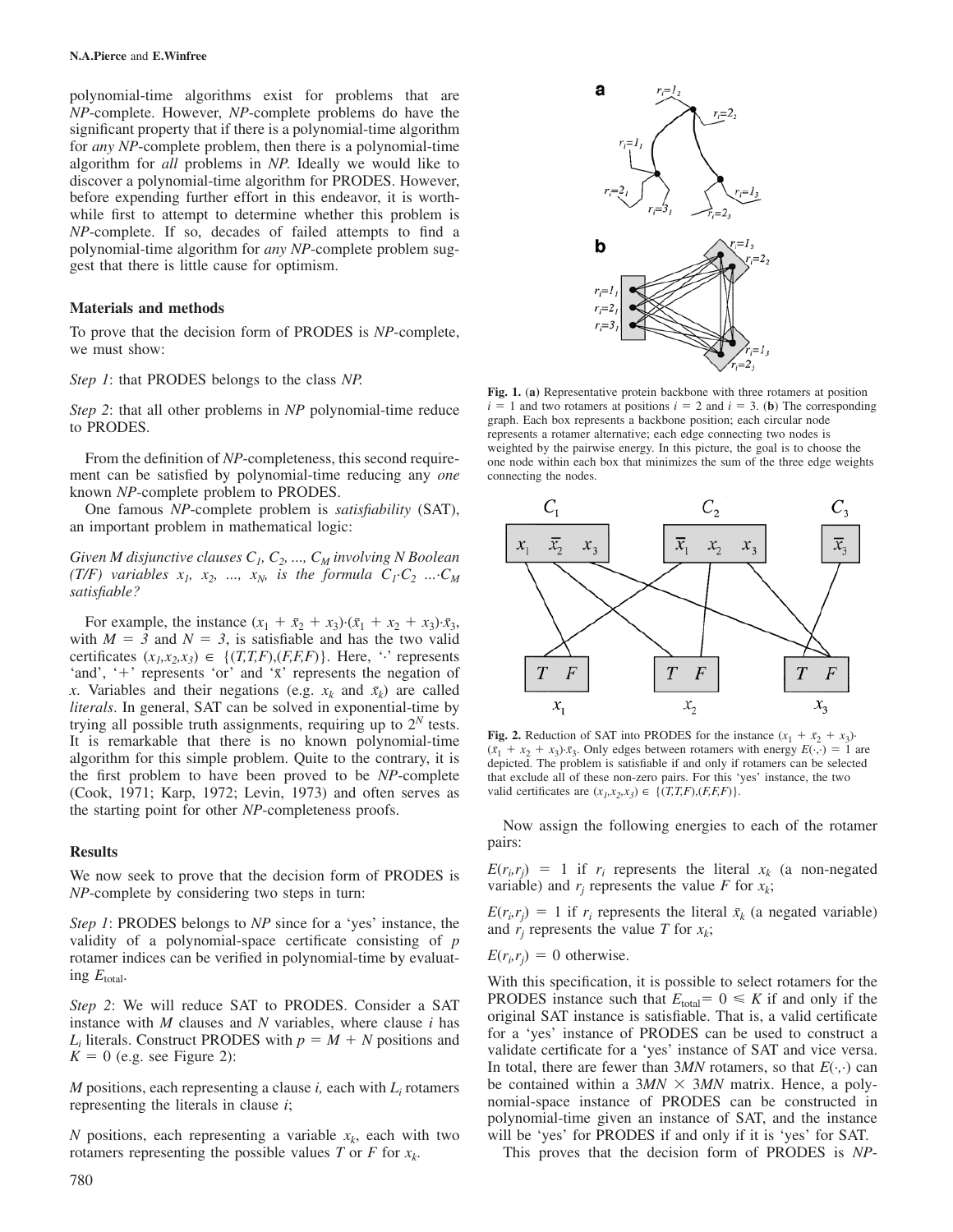complete. [We chose to show that PRODES is *NP*-complete by reducing SAT to PRODES. Other known *NP*-complete problems also naturally reduce to PRODES. Graph coloring (Garey and Johnson, 1979) is *NP*-complete (Karp, 1972) and can be seen as a strict subset of PRODES (J.Hartline, personal communication, 2000), wherein each position (node in the graph) has the same number of rotamers (colors) and the energy function is unity for edges joining rotamers of the same color and zero otherwise. Maximum *a posteriori* inference in graphical belief networks (Pearl, 1988) is *NP*-complete (Shimony, 1994) and the specific case of pairwise Markov nets (Weiss, 2000) is formally identical with PRODES. In this case, the positions correspond to variables, the rotamers represent the possible states of each variable and the energy function quantifies the conditional probabilities between these states. Consequently, the considerable efforts devoted to developing algorithms for one problem may in some cases be directly applied to other problems.]

#### **Discussion**

So is it good news or bad news to discover that the decision form of PRODES is *NP*-complete? Certainly, it would be more useful for ongoing design efforts to be able to show that PRODES belongs to the class *P,* for then we would have a polynomial-time algorithm for solving the problem (at least in decision form). However, proving that PRODES is *NP*complete provides critical information: we now know that protein design is as hard as any problem in the class *NP*, including such celebrated problems as the traveling salesman problem. This implies that past failures in developing efficient algorithms for all other *NP*-complete problems now apply also to PRODES. Alternatively, PRODES now joins the list of problems for which the discovery of a polynomial-time algorithm would revolutionize the field of complexity theory.

An optimization problem for which the related decision problem is *NP*-complete is termed *NP-*hard. Hence, the optimization form of PRODES is *NP-*hard. More generally, the class '*NP*-hard' is comprised of those problems, in any form, for which a polynomial-time algorithm could be used to provide a polynomial-time algorithm for an *NP*-complete problem. Such problems are at least as hard as any problem in *NP*.

It is important to keep in mind that the classification of protein design as an *NP*-hard optimization problem is a reflection of worst-case behavior. In practice, it is possible for an exponential-time algorithm to perform well or for an approximate stochastic method to prove capable of finding excellent solutions to *NP*-complete and *NP*-hard problems. This is the case for stochastic local search algorithms for SAT (Selman *et al.*, 1992, 1994), which are creating excitement in the computer science community because they can dramatically outperform all known deterministic algorithms for this problem (Hoos and Stutzle, 2000). In the protein design community, stochastic methods based on Monte Carlo, simulated annealing or genetic algorithms have performed with some success on small protein design problems (Desjarlais and Clarke, 1998), but deviate substantially from the GMEC solution as the problem size increases (Voigt *et al.*, 2000). Deterministic exponential-time methods such as dead-end elimination (Desmet *et al.*, 1992; Goldstein 1994; Gordon and Mayo 1998; Pierce *et al.*, 2000; Looger and Hellinga, 2001; Gordon *et al.*, 2002) and branch and bound (Leach and Lemon, 1998; Gordon and Mayo, 1999; Wernisch *et al.*, 2000) are guaranteed to converge to the GMEC solution when they do converge. The

key question is how these algorithms perform on problems of interest to the protein design community.

Algorithm performance varies widely with the physical model (Gordon *et al.*, 2002), as characterized by the empirical potential function and the rotamer library size. However, at present, with an experimentally validated physical model and an exact search method, it is often possible to design entire core, boundary or surface regions of small protein domains (representing ~25–75 residues at a time) (Gordon *et al.*, 2002). Ultimately, it would be desirable to obtain GMEC solutions for entire domains with 100–200 residues. Note that as the number of residues increases from 75 to 200, the number of conformations increases from  $O(n^{75})$  to  $O(n^{200})$ , where *n* is the average number of rotamers per position.

How should the research community attempt to bridge this sizeable gap? The knowledge that the problem is *NP*-hard implies that we may always have to rely on exponential-time algorithms if GMEC solutions are required. Hence, current state-of-the-art methods that have exponential worst-case bounds continue to merit further research. These methods are able to identify global minima for problems that would require  $10^{70}$  times the age of the universe using an exhaustive search. Similar further improvements would dramatically increase the scope of rational protein design. If such advancements prove elusive using exact algorithms, then improved stochastic, heuristic or approximate methods will likely play an increasingly important role in protein design. The finding that protein design optimization is *NP*-hard thus reinforces the need for continued efforts on exact exponential-time and approximate stochastic methods, encourages interaction with other scientific communities working on *NP*-hard optimization problems and drastically increases the pessimism for finding an efficient polynomial-time algorithm.

It remains possible that the protein design problem can be simplified (e.g. by placing restrictions on the potential function) to yield a less general problem for which polynomial-time algorithms can be devised. [It is instructive to consider the situation with variants of the traveling salesman problem (TSP)—perhaps the most-studied *NP*-hard problem (Lawler *et al.*, 1985). TSP cannot even be efficiently approximated to within any constant factor (Sahni and Gonzalez, 1976). However, when restricted to the important subclass of Euclidean constant-dimension problems, finding exact optimal solutions remains *NP*-complete, but approximate TSP is dramatically easier (nearly linear-time for randomized algorithms) (Arora, 1998). Thus important open questions are to determine whether PRODES is efficiently approximable and to find natural restrictions on PRODES that allow for more efficient algorithms.] It may also be possible that there exist alternative formulations of the protein design problem that are of equal intellectual merit and practical utility (e.g. design for surface shape or chemistry with no restriction on the backbone fold), but greater computational tractability. These alternative formulations are also likely to be *NP*-hard, so it remains an important open question as to whether the protein design problem can be described in a form that is both computationally tractable and biologically sound.

### **Acknowledgements**

We thank L.J.Schulman for a critical reading of the manuscript. This research was supported by the Burroughs-Wellcome Foundation through the Caltech Initiative in Computational Molecular Biology (NAP) and by the Defense